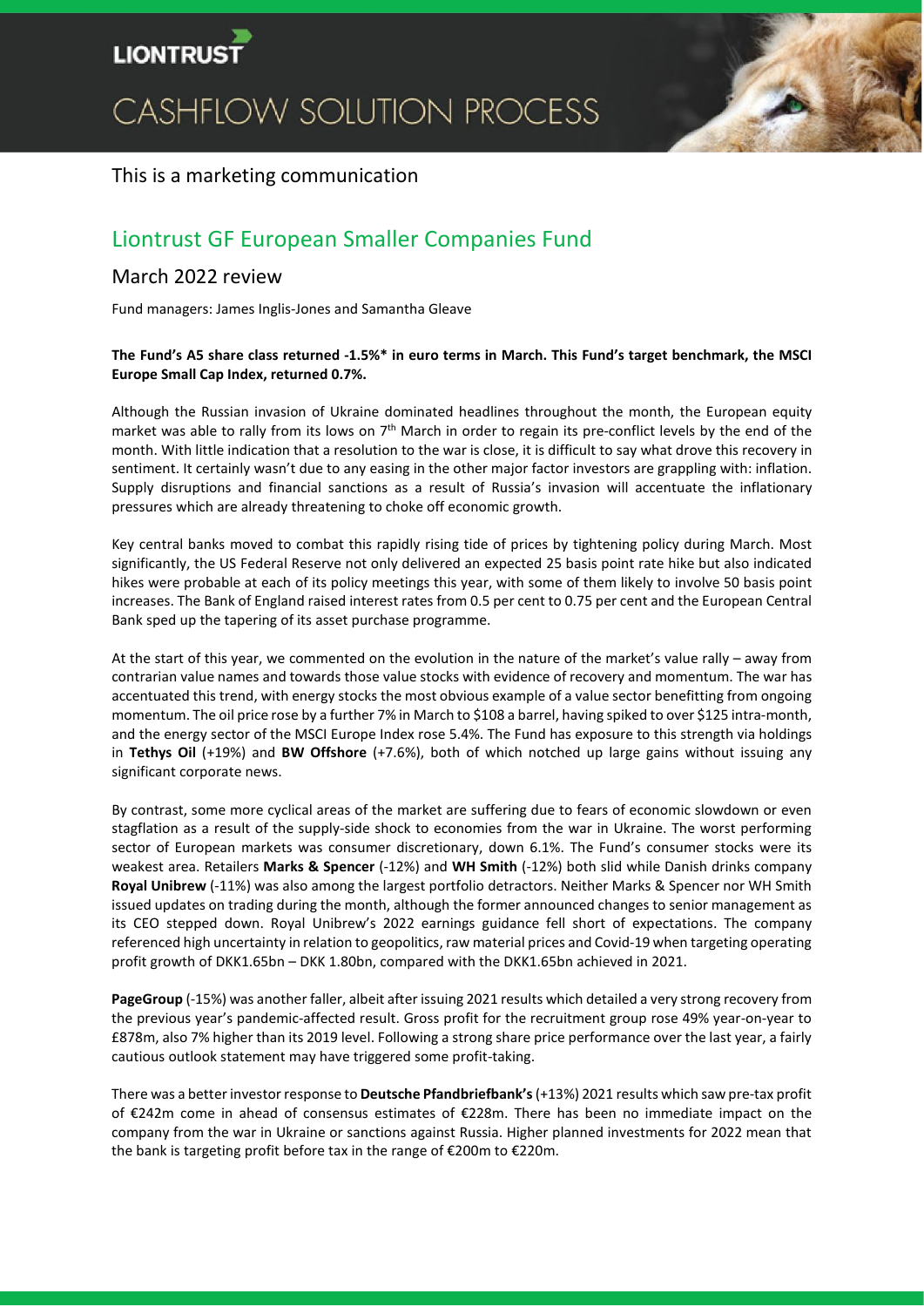#### **Positive contributors to performance included:**

Deutsche Pfandbriefbank (+13%), Tethys Oil (+19%) and BW Offshore (+7.6%)

#### **Negative contributors to performance included:**

PageGroup (-15%), Marks & Spencer (-12%) and WH Smith (-12%).

#### **Discrete years' performance\*\* (%), to previous quarter-end:** *Past performance does not predict future returns*

|                                                | Mar-22 | $Mar-21$ | $Mar-20$  | $Mar-19$ | <b>Mar-18</b> |
|------------------------------------------------|--------|----------|-----------|----------|---------------|
| Liontrust GF European Smaller Companies A5 Acc |        |          |           |          |               |
| EUR                                            | 8.6%   | 69.9%    | $-21.8\%$ | -2.6%    | 1.0%          |
| MSCI Europe Small Cap                          | 1.9%   | 61.2%    | $-18.1%$  | $-1.3%$  | 8.3%          |

\*Source: Financial Express, as at 31.03.22, total return (net of fees and income reinvested).

\*\*Source: Financial Express, as at 31.03.22, total return (net of fees and income reinvested). Discrete data is not available for ten full 12-month periods due to the launch date of the portfolio (01.02.17). Investment decisions should not be based on short-term performance.

#### Key Features of the Liontrust GF European Smaller Companies Fund

| The investment objective of the Fund is to achieve long term capital<br>growth by investing primarily in European smaller companies. The<br>Fund may invest in all economic sectors in all parts of the world,<br>although it is intended it will invest primarily in equities and equity<br>related derivatives (i.e. total return swaps, futures and embedded<br>derivatives) in European companies (including the UK and<br>Switzerland). The majority of the assets of the Fund (more than 85%) |
|-----------------------------------------------------------------------------------------------------------------------------------------------------------------------------------------------------------------------------------------------------------------------------------------------------------------------------------------------------------------------------------------------------------------------------------------------------------------------------------------------------|
| are expected to be invested in smaller companies (with a market<br>capitalisation of less than 5 billion euros at the time of the initial<br>investment). In normal conditions, the Fund will aim to hold a<br>diversified portfolio, although at times the Investment Adviser may                                                                                                                                                                                                                  |
| decide to hold a more concentrated portfolio, and it is possible that a<br>substantial portion of the Fund could be invested in cash or cash                                                                                                                                                                                                                                                                                                                                                        |
| equivalents. The Fund may use FX forwards to hedge the Fund's<br>currency exposures. The Fund has both Hedged and Unhedged share                                                                                                                                                                                                                                                                                                                                                                    |
| classes available. The Hedged share classes use forward foreign<br>exchange contracts to protect returns in the base currency of the Fund.                                                                                                                                                                                                                                                                                                                                                          |
| 5 years or more                                                                                                                                                                                                                                                                                                                                                                                                                                                                                     |
|                                                                                                                                                                                                                                                                                                                                                                                                                                                                                                     |
| Active                                                                                                                                                                                                                                                                                                                                                                                                                                                                                              |
| The Fund is considered to be actively managed in reference to MSCI<br>Europe Small -Cap Index net total return (the "Benchmark") by virtue                                                                                                                                                                                                                                                                                                                                                          |
| of the fact that it seeks to outperform the Benchmark. However the                                                                                                                                                                                                                                                                                                                                                                                                                                  |
| Benchmark is not used to define the portfolio composition of the Fund                                                                                                                                                                                                                                                                                                                                                                                                                               |
| and the Fund may be wholly invested in securities which are not<br>constituents of the Benchmark.                                                                                                                                                                                                                                                                                                                                                                                                   |
|                                                                                                                                                                                                                                                                                                                                                                                                                                                                                                     |

*Notes: 1. As specified in the KIID of the fund; 2. SRRI = Synthetic Risk and Reward Indicator. Please refer to the KIID for further detail on how this is calculated.*